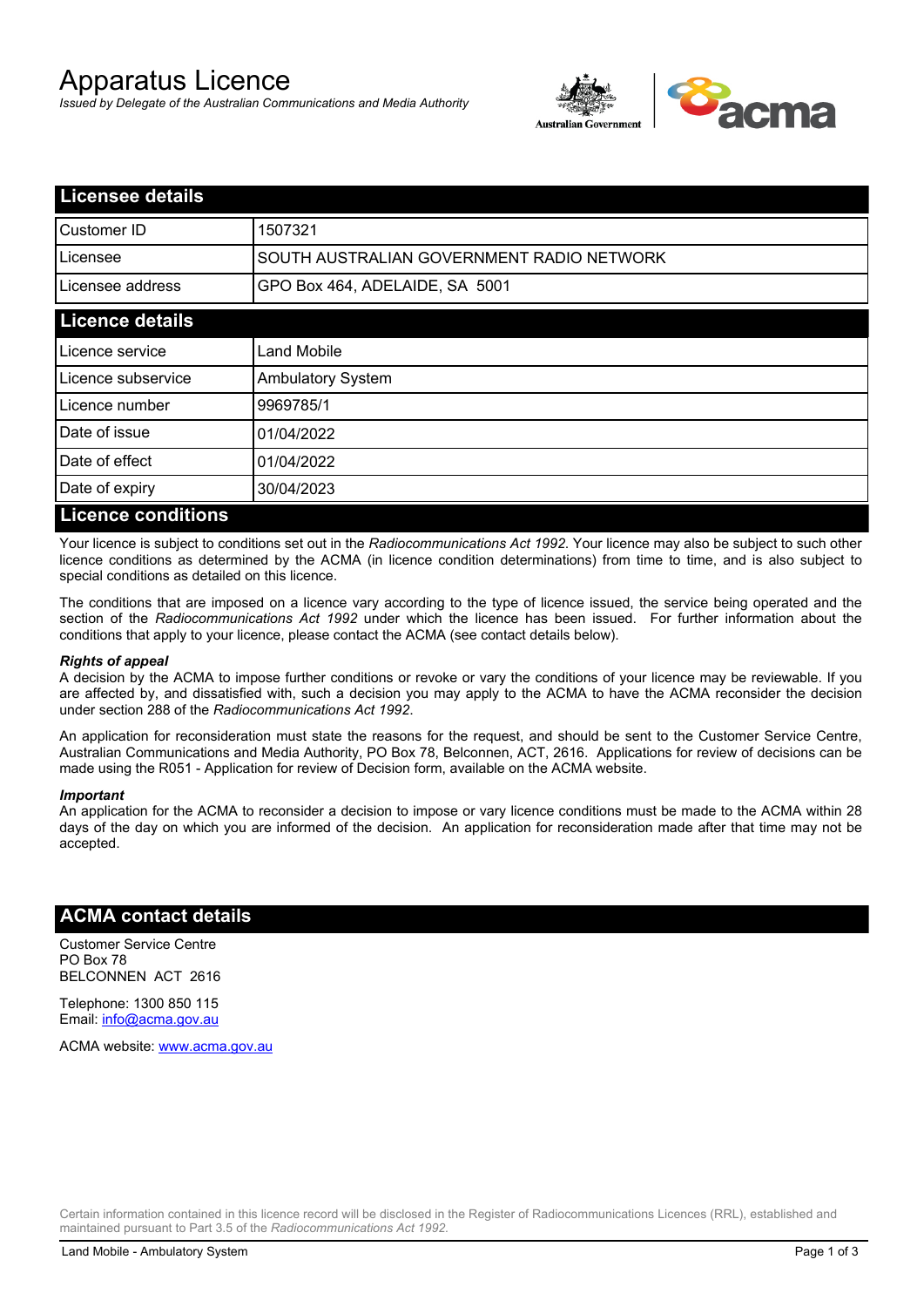## **Advisory Notes applying to licence no.: 9969785/1**

Conditions applicable to the operation of Ambulatory System station(s) authorised under this licence can be found in the Radiocommunications Licence Conditions (Apparatus Licence) Determination and the Radiocommunications Licence Conditions (Land Mobile Licence) Determination. Copies of these determinations are available from the ACMA and from the ACMA home page (www.acma.gov.au).